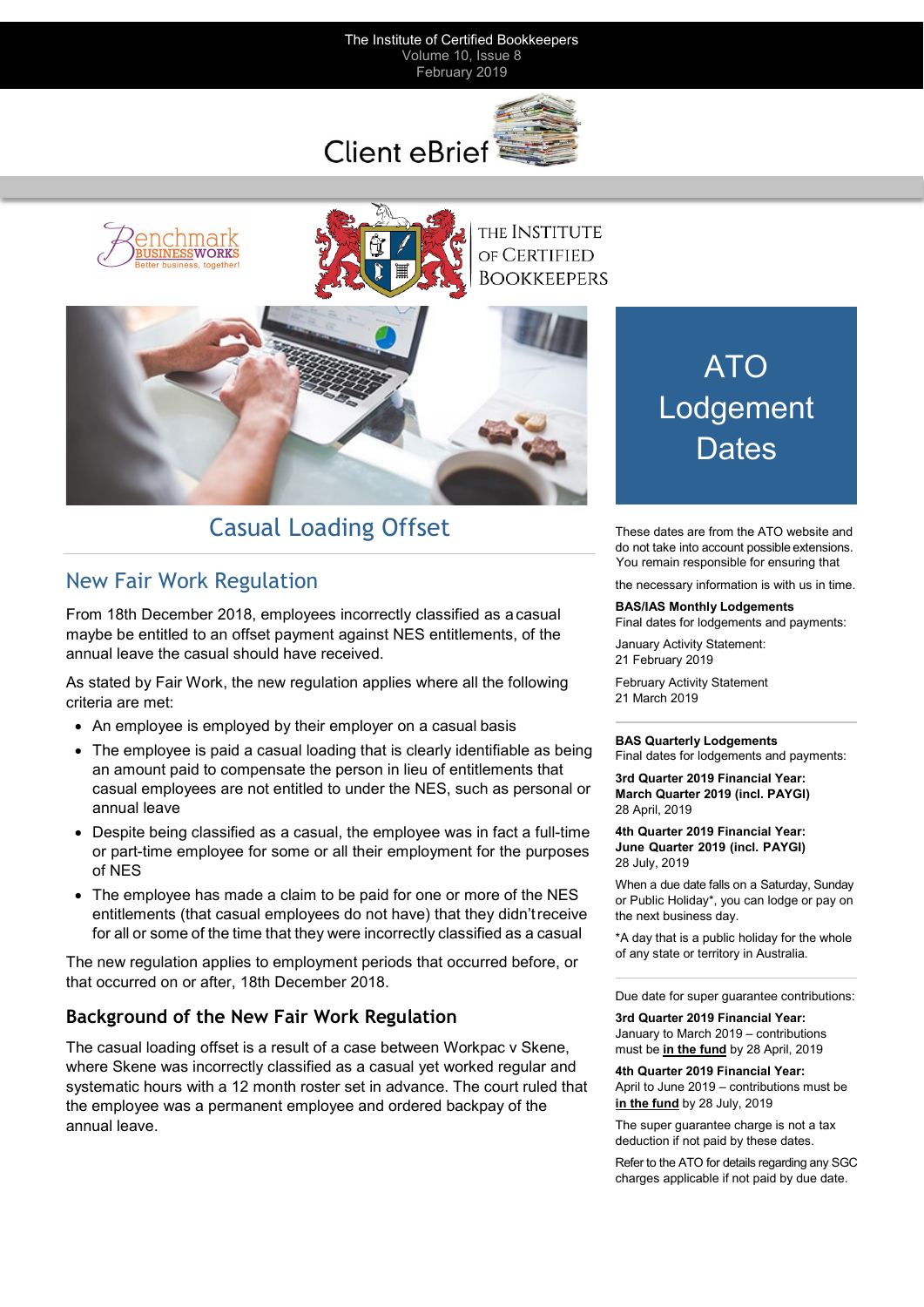# **What you Need to do**

Unless the casual employee has **made a claim to the Fair Work Commission**, there is no requirement to calculate a casual loading offset against NES entitlements due to the casual.

However, you can ensure the following are implemented:

- 1. Employee payslips show the casual loading separately to ensure the employee is aware they are a casual and paid the casual loading.
- 2. Ensure the casual employee is aware the casual loading compensates their relevant NES entitlements. The wording in the casual's contract should be tailored to meet the wording of the new Fair Workregulation.



# Annual leave during workers compensation

*Source: FWO – [Annual leave & sick leave during workers compensation](https://icb.us5.list-manage.com/track/click?u=cb22032389055ff741c2c445e&id=73f2fb3c20&e=3a6455675c)*

# Annual leave & sick leave during workers compensation

Workers compensation laws are different for:

- each state and territory
- Commonwealth employees.

# **Does annual leave accumulate during workers compensation?**

# **NSW, Qld, Tas, Vic and WA**

Yes. Annual leave accumulates during workers compensation.

#### **SA**

Usually, annual leave accumulates during workers compensation.

The rules are different for employees if they're totally incapacitated on workers compensation for 52 weeks or more.

Annual leave for these employees is treated as having been taken and paid for by the workers compensation payments. However, employees that get annual leave loading under an award or agreement, still get paid the loading for the period of annual leave that is treated as having been taken and already paid.

# **ACT and NT**

No. Annual leave doesn't accumulate during workers compensation.

#### **Commonwealth employees**

Annual leave can accumulate for 45 weeks only.

# **Does sick leave accumulate during workers compensation?**

# **Qld and SA**

Yes. Sick leave accumulates during workers compensation.